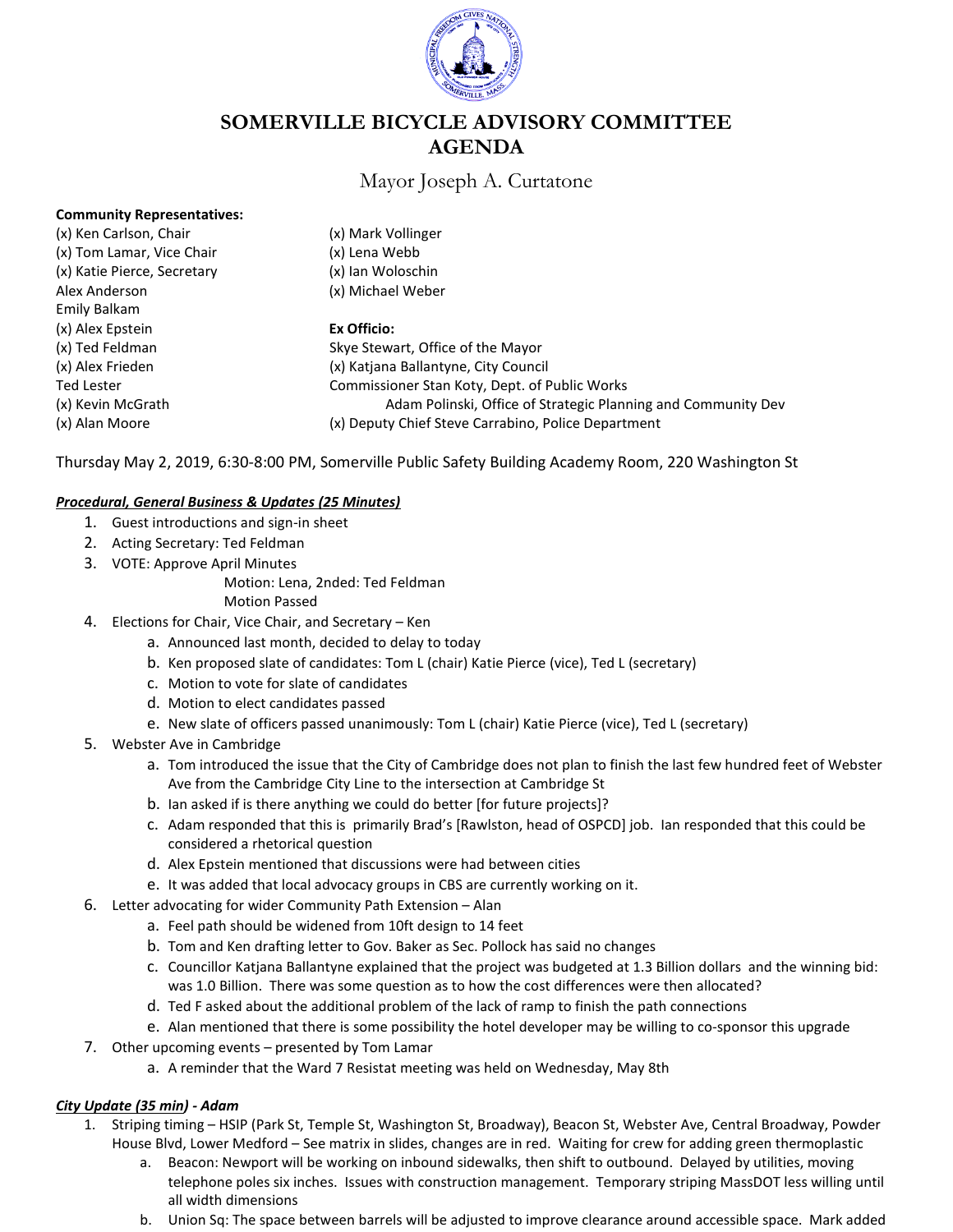that traffic around Bow street improved when traffic was limited to one lane.

- c. Dane St: option in new year to look at better alternative
- d. The city Experiment with alternatives: come up with list of bike facilities where planters or alternatives might be appropriate
- e. Webster Ave will not change turn configurations at present.
- f. Powder House
	- i. Paving will likely happen in August
	- ii. New signage and markings installation is slated for Sept/Oct
	- iii. Lower Medford (Somerville Ave by target to down by tracks)
		- 1. Cambridge is planning two-way cycletrack (13 ft wide sidewalk) design transition to lower Medford side.
		- 2. Resurfacing contract is in the process of being awarded and the timeline still needs to be established to be established
		- 3. Ken pointed out that there is a dangerous intersection at Medford and Somerville Ave that requires consideration.
		- 4. Some new possibilities for last ditch effort
		- 5. Upper Medford: Engineering and Eval look at centerline bike lanes
- g. Cameron Ave need to assess state of road
- h. Broadway
	- i. Teele Square to Ball Square
- i. Extending Webster Ave PBLs to Prospect St (already covered)
- 2. Update on Holland St Bus Lane pilot
	- a. MAPC schedule, counts in May, data in July, committee will still need volunteers for midnight counts.
- 3. Timing for restriping existing bike lanes
	- a. Bike Lanes to be painted in FY 2019:
		- i. Somerville Ave Porter Sq to Union
		- ii. Somerville Ave by Somerville Car Wash: was intentionally blank until paint fades to improve adhesion
- 4. Replacing downed flex-posts on Webster and around the City
	- a. Add new 311 line item for down posts (in progress)
	- b. Low retention standing and retained
	- c. Work better post turn
- 5. Can we deploy flex-posts on Park St and other curbside bike lanes?
- 6. Improving plans for Powder House Circle
	- a. SBAC Engineering proposal for PBLs around circle
	- b. Consultant and City haven't considered bike lanes
	- c. City will pass Committee's Design
	- d. Need to wait to new fiscal year
- 7. Improving detour around Washington St to avoid McGrath

### *SBAC Education/Encouragement Team (10 min)*

- 1. Bike Month Kick-off event recap Michael/Arah
- 2. 2019 Priorities:
	- a. Pick a few goals and do well
	- b. Institutionalize partnerships
	- c. Bike PSAs- short videos
		- i. Adam is rolling out signage for neighborways
	- d. Events: Bike talk, rides
		- i. Katjana: Move events (April June competes with spring sports if you want to get families)
	- e. Equity
		- i. Katjana: need help connecting with Latino and Brazilian communities
	- f. Other projects
		- i. New infrastructure ribbon cuttings
		- ii. Public bike repair stations
		- iii. Bike friendly businesses
- 3. Tour de Somerville Planning
- 4. This year 3 rides:
	- a. Historic Somerville (May/Sept)
	- b. Tour de Somerville (June)
	- c. Illuminations Ride (Dec)

### *SBAC High Priority Project Updates (20 min)*

- 1. Powder House Boulevard
	- a. Unidirectional PBLs vs two-way PBL Tom